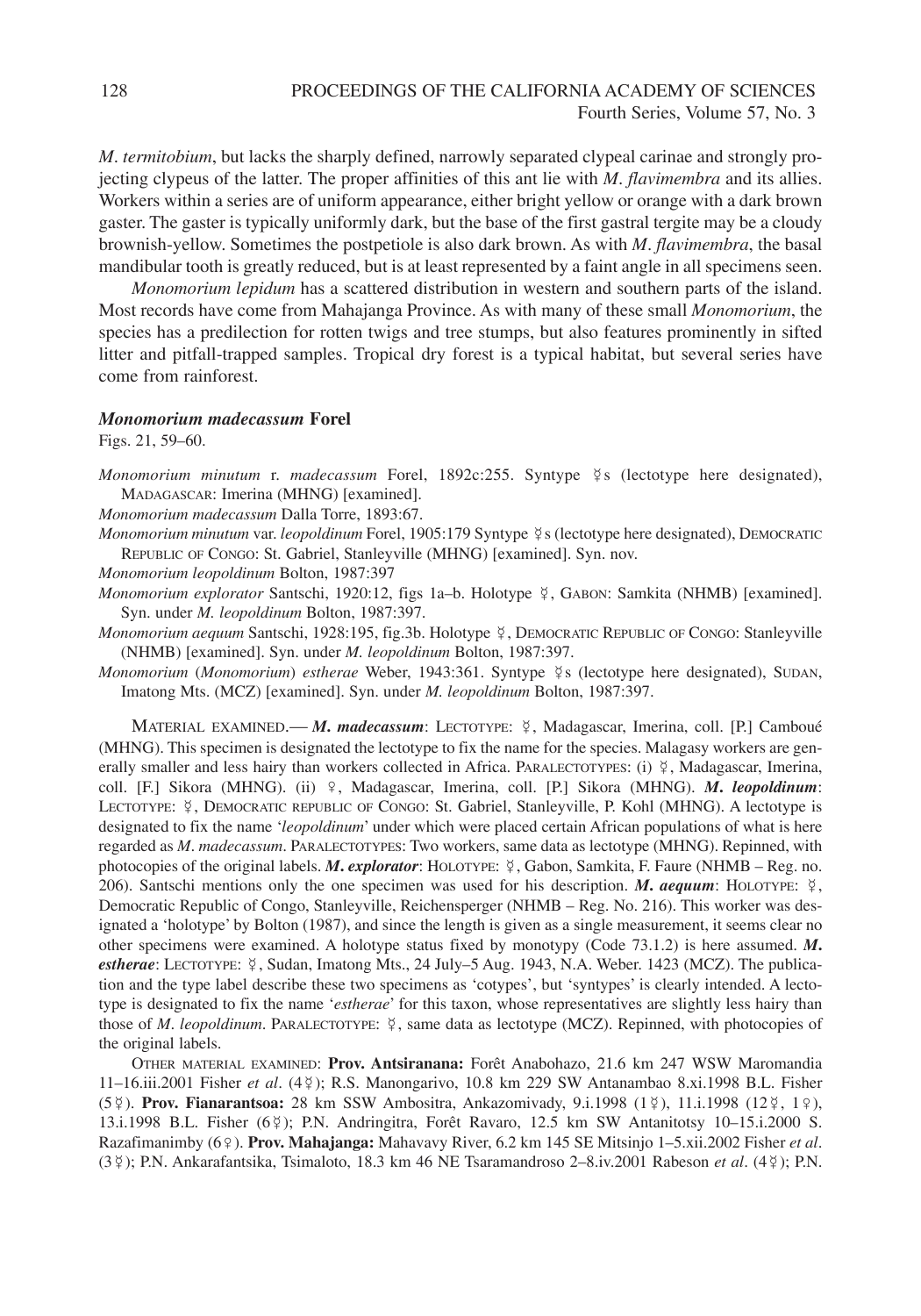Tsingy de Bemaraha, 3.4 km 93 E Bekopaka 6–10.xi.2001 Fisher *et al*. (1 ); P.N. Tsingy de Bemaraha, 2.5 km 62 ENE Bekopaka 11–15.xi.2001 Fisher *et al*. (1 ). **Prov. Toamasina:** Morarano-Chrome forêt, 25 km W, xi.1991 A. Pauly (1♀, 1♂ (*in cop*.)); S.F. Tampolo, 10 km NNE Fenoarivo Atn. 10.iv.1997 B.L. Fisher (2 ). Prov. Toliara: Cap Sainte Marie, 12.3 km 262 W Marovato 11–15.ii.2002 Fisher *et al.* (64 ¥, 1 º ); Ehazoara Canyon, 26 km E Betioky 27.iv.1997 B.L. Fisher (2 ); Forêt Beroboka, 5.9 km 131 SE Ankidranoka 12–16.iii.2002 Fisher *et al*. (2 ); Forêt Mahavelo, Isantoria Riv., 5.2 km 44 NE Ifotaka 28.i–1.ii.2002 Fisher *et al*. (4 ); Forêt Mite, 20.7 km 29 WNW Tongobory 27.ii–3.iii.2002 Fisher *et al*. (1 ); Forêt Tsinjoriaka ['Tsinjoriaky'], 6.2 km 84 E Tsifota 6–10.iii.2002 Fisher *et al*. (73 ); southern Isoky-Vohimena Forest, 21.i.1996 B.L. Fisher (2 ); P.N. Andohahela, Manantalinjo, 7.6 km 99 E Hazofotsy 12–16.i.2002 Fisher *et al*.  $(2\frac{3}{2})$ ; P.N. Tsimanampetsotsa, 6.7 km 130 SE Efoetse, 18-22.iii.2002 Fisher *et al.*  $(1\frac{3}{2})$ ;. P.N. Tsimanampetsotsa, Bemanateza, 23.0 km 131 SE Beheloka 22–26.iii.2002 Fisher *et al*. (2 ); P.N. Tsimanampetsotsa, Mitoho, 6.4 km 77 ENE Efoetse 18–22.iii.2002 Fisher *et al*. (4 ); P.N. Zombitse, 19.8 km 84 E Sakaraha 5–9.ii. 2003 Fisher *et al.* (1\2); Ranobe, Frontier Project 17–21.ii.2003, MGFO61 (1\2); Rés. Berenty, Forêt Anjapolo, 21.4 km 325 NW Amboasary 7.ii.2002 Fisher et al. (15 ¥).

**WORKER DESCRIPTION**.— HEAD: Head rectangular; vertex planar or weakly concave; frons shining and smooth except for piliferous pits; pilosity of frons a mixture of well-spaced, distinctly longer erect and semi-erect setae interspersed with shorter decumbent setae or setulae. Eye large, eye width 1.5× greater than greatest width of antennal scape, to moderate, eye width 1–1.5× greatest width of antennal scape; (in full-face view) eyes set above midpoint of head capsule; (viewed in profile) eyes set around midline of head capsule; eye elliptical, curvature of inner eye margin may be more pronounced than that of its outer margin. Antennal segments 12; antennal club threesegmented. Clypeal carinae always well-defined; anteromedian clypeal margin emarginate, clypeal carinae terminating in small denticles; paraclypeal setae moderately long and fine, curved; posteromedian clypeal margin extending slightly beyond level of posterior margin of antennal fossae. Anterior tentorial pits situated nearer antennal fossae than mandibular insertions. Frontal lobes straight, parallel. Psammophore absent. Palp formula 1,2; Mandibular teeth three, plus minute, basal denticle or angle; mandibles with sub-parallel inner and outer margins, smooth (except for piliferous pits); masticatory margin of mandibles approximately vertical or weakly oblique; basal tooth a small to minute denticle or angle, much smaller than t3 (four teeth present).

MESOSOMA: Promesonotum shining and smooth on dorsum, entire lower mesopleuron often distinctly striolate but sculpture may be vestigial; (viewed in profile) promesonotum broadly convex; promesonotal setae greater than twelve; standing promesonotal setae a mixture of well-spaced, distinctly longer, erect and semi-erect setae which are curved distally and often paired, interspersed with much shorter, incurved, decumbent setae; appressed promesonotal setulae well-spaced over entire promesonotum. Metanotal groove strongly impressed, with distinct transverse costulae. Propodeum shining and smooth, with multiple hair like striolae on metapleuron; propodeal dorsum convex; propodeum always smoothly rounded; standing propodeal setae usually consisting of one prominent pair anteriad, with other shorter setae very sparse or absent, more rarely consisting of two anterior pairs or three or four pairs ranged along either side of the propodeal dorsum; appressed propodeal setulae well-spaced and sparse; propodeal spiracle equidistant from metanotal groove and declivitous face of propodeum. Vestibule of propodeal spiracle absent or not visible. Propodeal lobes present as vestigial flanges or small strips of cuticle only.

PETIOLE AND POSTPETIOLE: Petiolar spiracle lateral and situated within anterior sector of petiolar node; node (viewed in profile) cuneate, vertex tapered, or, cuneate, vertex rounded; appearance of node shining and smooth throughout; ratio of greatest node breadth (viewed from front) to greatest node width (viewed in profile) about 4:3; anteroventral petiolar process absent or vestigial; ventral petiolar lobe weakly present to absent; height ratio of petiole to postpetiole between 3:2 and 4:3; height-length ratio of postpetiole between 4:3 and 1:1; postpetiole shining and smooth; post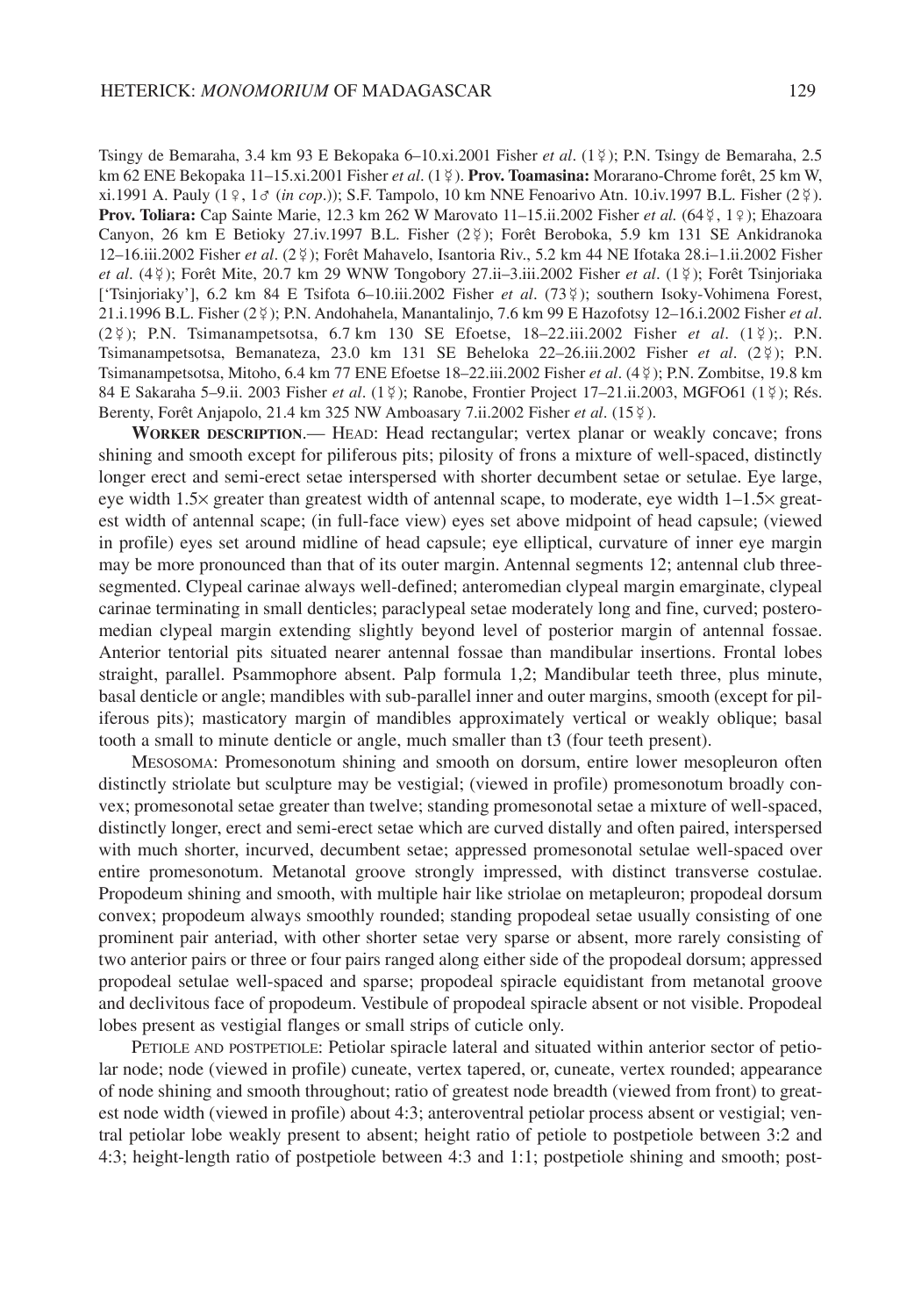petiolar sternite without anterior lip or carina, or this structure vestigial.

GASTER: Pilosity of first gastral tergite consisting of well-spaced, erect and semi-erect setae interspersed with a few appressed setulae.

GENERAL CHARACTERS: Color light brownish-yellow to brown, gaster darker. Worker caste monomorphic.

LECTOTYPE MEASUREMENTS (*M*. *madecassum*): HML 1.24 HL 0.49 HW 0.40 CeI 82 SL 0.35 SI 86 PW 0.26.

LECTOTYPE MEASUREMENTS (*M*. *leopoldinum*): HML 1.41 HL 0.53 HW 0.44 CeI 84 SL 0.39 SI 89 PW 0.29.

LECTOTYPE MEASUREMENTS (*M*. *explorator*): HML 1.34 HL 0.51 HW 0.42 CeI 82 SL 0.36 SI 86 PW 0.28.

LECTOTYPE MEASUREMENTS (*M*. *aequum*): HML 1.48 HL 0.52 HW 0.45 CeI 87 SL 0.37 SI 82 PW 0.30.

LECTOTYPE MEASUREMENT (*M*. *estherae*): HML 1.34 HL 0.51 HW 0.41 CeI 80 SL 0.35 SI 85 PW 0.27.

OTHER WORKER MEASUREMENTS (non-types): HML 1.14–1.27 HL 0.46–0.51 HW 0.37–0.41 CeI 78–83 SL 0.32–0.37 SI 83–93 PW 0.23–0.27 (n=20).

**QUEEN DESCRIPTION**.— HEAD: Head square; vertex weakly concave or planar; frons shining and smooth except for piliferous pits; pilosity of frons a mixture of well-spaced, distinctly longer erect and semi-erect setae interspersed with shorter setae or setulae, which are decumbent or appressed, longer setae thickest on vertex. Eye elliptical, curvature of inner eye margin may be more pronounced than that of its outer margin; (in full-face view) eyes set at about midpoint of head capsule; (viewed in profile) eyes set posteriad of midline of head capsule.

MESOSOMA: Mesoscutum broadly convex anteriad, convexity reduced posteriad; pronotum, mesoscutum and mesopleuron shining and mainly smooth, vestigial striolae, if present, confined to anterior katepisternum; length-width ratio of mesoscutum and scutellum combined between 2:1 and 3:2; axillae narrowly separated (i.e., less than width of one axilla); standing pronotal/mesoscutal setae consisting of a mixture of incurved, semi-erect setae and slightly shorter decumbent setae; appressed pronotal, mescoscutal and mesopleural setulae few, mainly on sides of pronotum and mesopleuron; propodeum shining and smooth, with multiple hair like striolae on metapleuron; propodeum always smoothly rounded; propodeal dorsum flat throughout most of its length; standing propodeal setae consisting of a few decumbent setae only; appressed propodeal setulae wellspaced and sparse; propodeal spiracle nearer metanotal groove than declivitous face of propodeum. Propodeal lobes present as bluntly angled flanges.

WING: Wing veins predominantly depigmented, with distal segments reduced to vestigial lines; vein m–cu always absent; vein cu–a absent.

PETIOLE AND POSTPETIOLE: Petiolar spiracle lateral and situated within anterior sector of petiolar node; node (viewed in profile) conical, vertex tapered; appearance of node shining and weakly striolate posteriad; ratio of greatest node breadth (viewed from front) to greatest node width (viewed in profile) about 4:3; anteroventral petiolar process present as a thin flange tapering posteriad; height ratio of petiole to postpetiole between 4:3 and 1:1; height–length ratio of postpetiole between 3:2 and 4:3; postpetiole shining and smooth; postpetiolar sternite not depressed, its anterior end an inconspicuous lip or small carina.

GASTER: Pilosity of first gastral tergite consisting of a mixture of incurved, erect and semi-erect setae and slightly shorter decumbent setae.

GENERAL CHARACTERS: Color brown. Brachypterous alates not seen. Ergatoid or worker-female intercastes not seen.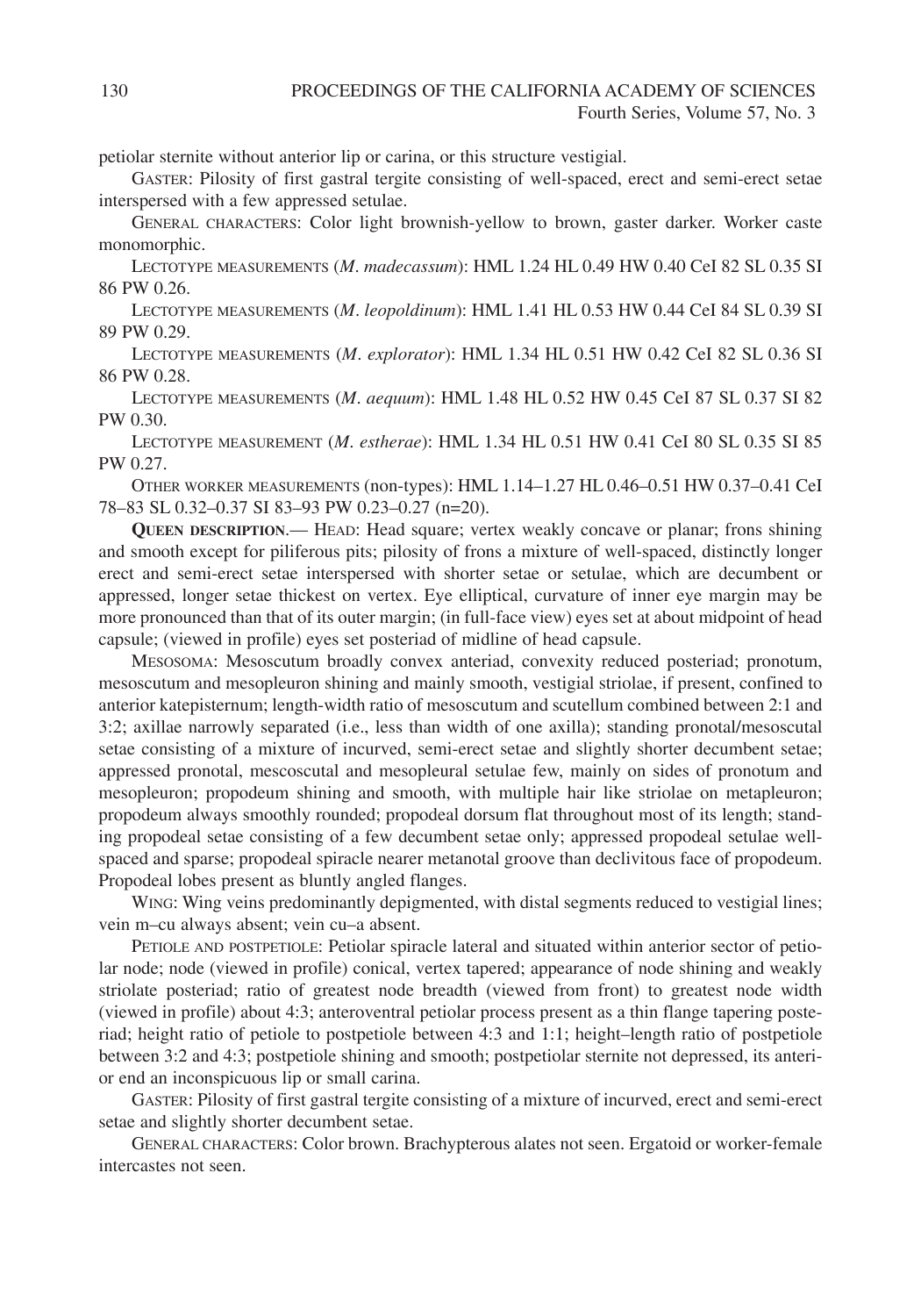QUEEN MEASUREMENTS: HML 3.01–3.12 HL 0.76–0.77 HW 0.74–0.75 CeI 96–99 SL 0.56–0.58 SI 76–77 PW 0.88–0.92 (n=2).

**MALE DESCRIPTION**.— HEAD: Head width–mesosoma width ratio between 1:1 and 3:4 to less than 1:2; frons finely longitudinally striolate. Compound eyes protuberant and elliptical tending to elongate; margin of compound eye clearly separated from posterior margin of clypeus. Ocelli turreted. Ratio of length of first funicular segment of antenna to second funicular segment about 1:3. Maximum number of mandibular teeth and denticles four.

MESOSOMA: Mesoscutum broadly convex; mesoscutum with a few vestigial striolae on its dorsum, otherwise both pronotum and mesonotum smooth and shining. Parapsidal furrows vestigial or absent; notauli vestigial. Axillae widely separated (i.e., by width of at least one axilla), axilla fused with scutellum.

WING: Wing veins predominantly depigmented, with distal segments reduced to vestigial lines; vein m–cu absent; vein cu–a absent.

PETIOLE AND POSTPETIOLE: Petiolar spiracle lateral and situated within anterior sector of petiolar node. Petiolar node, (viewed in profile) conical, vertex rounded; appearance of node shining and smooth; ratio of greatest node breadth (viewed from front) to greatest node width (viewed in profile) between 4:3 and 1:1. Anteroventral petiolar process absent or vestigial. Height ratio of petiole to postpetiole between 4:3 and 1:1; height–length ratio of postpetiole between 3:2 and 1:1; postpetiole shining, with vestigial sculpture.

GASTER: Pilosity of first gastral tergite consisting of a mixture of incurved, semi-erect setae and slightly shorter decumbent setae.

GENERAL CHARACTERS: Color chocolate, tibia and tarsi pale brownish-yellow.

MALE MEASUREMENTS: HML 2.80–2.84 HL 0.70 HW 0.72–0.74 CeI 104–106 SL 0.21–0.22 SI 28–31 PW 0.90–0.94 (n=2).

**REMARKS**.— Workers of *Monomorium madecassum* are immediately recognizable by virtue of their large propodeal spiracle, clypeal denticles, and relatively large eyes. The petiolar node and postpetiole also tend to be high and narrow in most specimens. The taxon *Monomorium leopoldinum*, described from African material, is morphologically indistinguishable from *M*. *madecassum* and is here made a junior synonym of the earlier name. *Monomorium aequum* was collected in the same locality (Stanleyville, Democratic Republic of Congo) as *M*. *leopoldinum*, and apart from smaller eyes and a broad head the lectotype is virtually indistinguishable from that of *M*. *leopoldinum*. *Monomorium explorator* Santschi, from Gabon, has a smooth mesopleuron without any hint of sculpture. Otherwise, however, it conforms closely to *M*. *madecassum*. African populations of *M*. *madecassum* are on average larger than Malagasy populations of this species. Workers also tend to be more hirsute, with more than two pairs of erect propodeal setae, according to Bolton (1987). By way of contrast, Malagasy workers usually have one or two pairs of erect propodeal setae, but a series from Ankarafantsika, Mahajanga Province, is pilose like the African workers. (As mentioned under 'REMARKS' for *Monomorium exiguum*, degree of pilosity does not appear to be useful as a diagnostic character at a species level for many small *Monomorium*.) The type specimens of *Monomorium estherae* are altogether like *M*. *madecassum*. The queen and male of *M*. *madecassum* are both very large for members of the *M*. *monomorium* group, and each, like the worker, possesses a very large propodeal spiracle. The compound eye of the male is elongate-oval. The reproductive wing is a pale off-white, although its veins are fairly well-defined.

*Monomorium madecassum* is the only member of its complex found on Madagascar, where it can be found throughout the island. Most CAS material has been collected in Toliara. Although not as abundant in samples as several other small species, this ant has been taken from different vegetation assemblages, ranging from spiny forest to rainforest, and can exist in disturbed forest areas